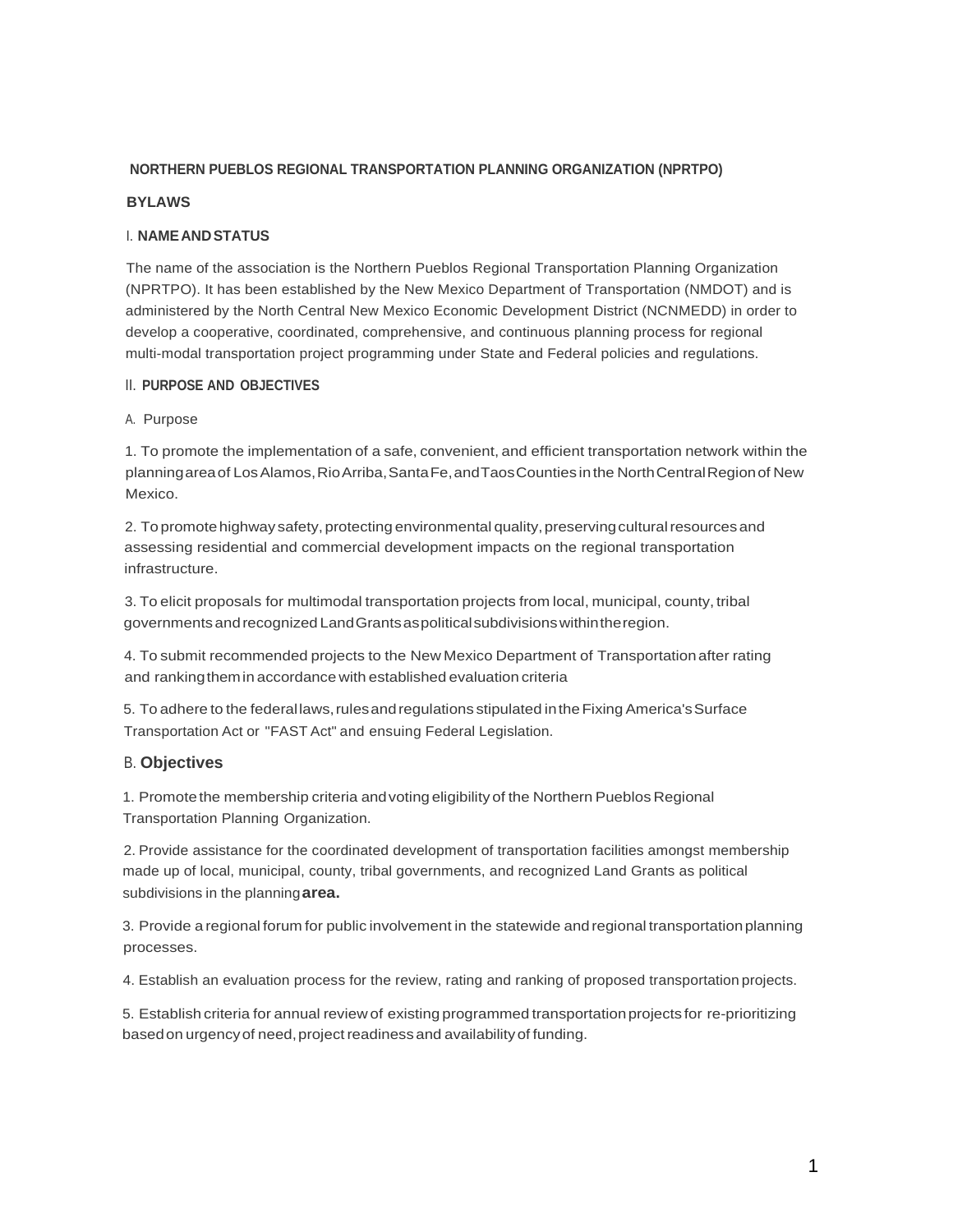6. Determine the viability of transportation projects and prioritize them from a regional perspective and include those projects in a Regional Transportation Improvement Program Recommendation (RTIPR).

7. Establish andadminister policy for the initial submission of proposed federally funded State Transportation Improvement Program (STIP) projects.

8. Provide training for transportation/transit related needs.

9. Provide for the collection of data encouraged by the FAST Act and ensuing Federallegislation.

10. Informentitiesof NMDOTsponsoredprojectsthat mayimpactthe NPRTPOregionaltransportation network.

# Ill. **MEMBERSHIP**

# A. NPRTPOEntities:

1. Entity Representatives: Each entity of the NPRTPO shall appoint in writing one voting member and an alternate from each local, municipal, county and tribal government, regional transit district, and recognized land grants as a political subdivision within the boundaries of the NPRTPO. A voting member shall be an employee, elected official, or appointed official of a recognized local government or land grant.

2. Voting Membership: The NPRTPO membership consists of the County of Los Alamos, County of Rio Arriba, County of Santa Fe, County of Taos, City of Española, Town of Red River,Town of Taos, Village of Chama, Village of Questa, and Village of Taos Ski Valley. The Pueblos of Pojoaque, Nambe, San Ildefonso, Santa Clara, Ohkay Owingeh, Picuris, Taos, and the Jicarilla Apache Nation, North Central Regional Transit District, and recognized Land Grants as a political Subdivision.

B. Advisory Membership: Non-voting members from State and Federal offices including but not limited to New Mexico Department of Transportation, the State Transportation Commission, Federal Highway Administration, Federal Transportation Authority, NM Passenger Transportation Authority, the New MexicoDepartment of EconomicDevelopment, New Mexico State Park Service, Forest Service, Bureau of land Management, the Santa Fe Metropolitan Planning Organization, the New Mexico Office of IndianAffairs,Bureau of IndianAffairsandotherState andFederal agencies havinga responsibilityfor transportation.

C.Ex-Officio Membership: Representatives from State government, Federal government and the Director of the North Central New Mexico Economic Development District. Examples of ex-officio members would be the Secretary of the New Mexico Department of Transportation, Secretary of the New Mexico Department of Economic Development, Secretary of the New Mexico Department of Finance and Administration, Secretary of the State of land office, Administrator of the Federal Transit Administration, and the Secretary of Tourism. Ex-officio members do not vote.

# IV. OFFICERS

A. OFFICERS: The Chairperson and Vice Chairperson shall be elected by the voting entity of the NPRTPO to serve for a one (1) year period from October 1st thru September 30th fiscal year. Elections shall take place one (1) month prior to the end of the fiscal year.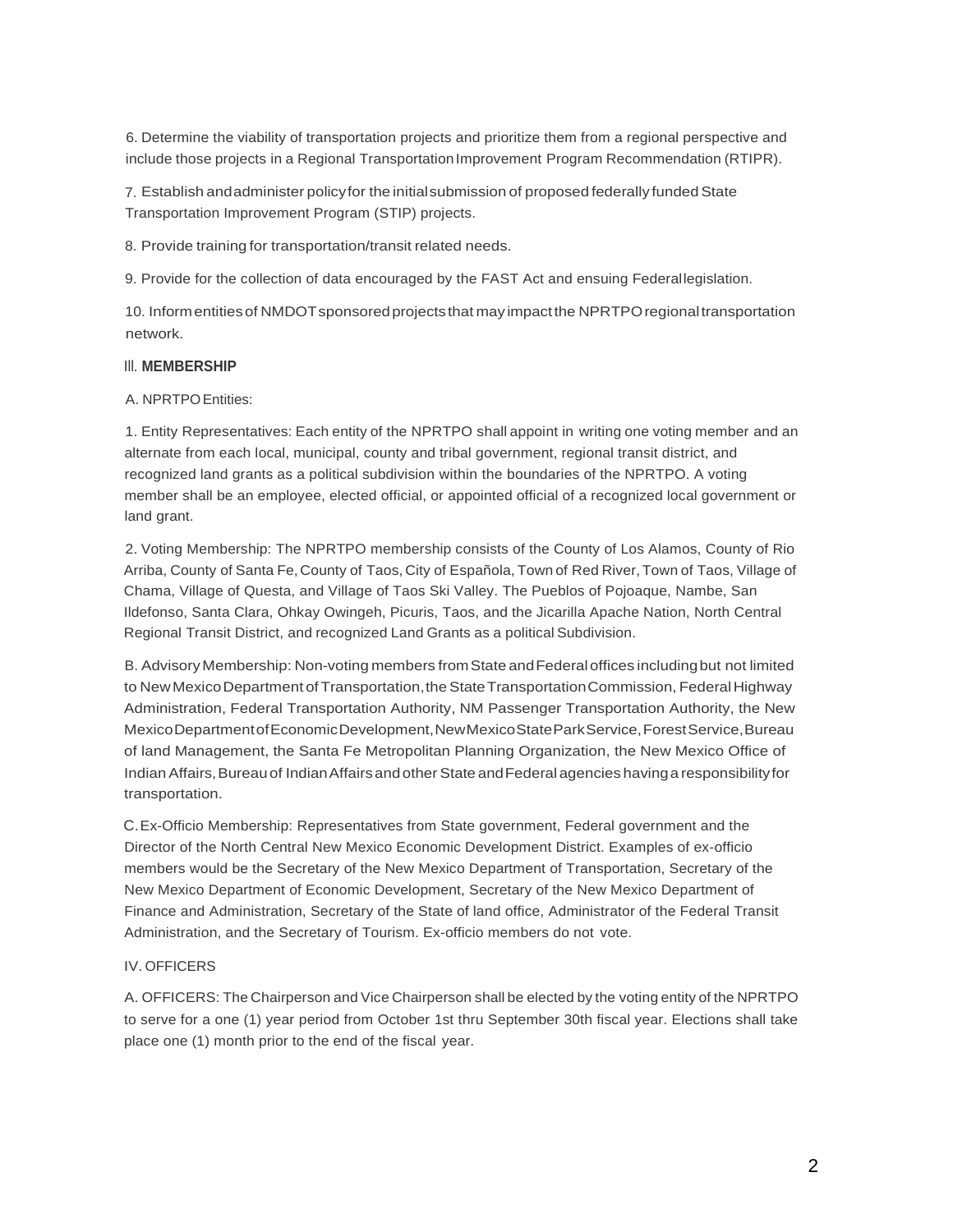B.REMOVAL: The Officers may be removed by annual election, resignation or by member governments (i.e. when the Officer no longer represents their entity).

C.SPECIALELECTION: lf an officer resignsor otherwise leaves office,the NPRTPO mayconduct aspecial election at its earliest convenience to replace the vacant office.

# V. DUTIES OF THE OFFICERS

A. Chair: The Chair presides at all Northern Pueblos Regional Transportation Planning Organization meetings. The Chair conducts the business of the NPRTPO and establishes standing and ad hoc subcommittees to focus upon specific areas of concern. The Chair is an ex-officio member of all standing subcommittees. A technical subcommittee may be appointed and requested to submit a written or oral summary of subcommittee reports to the membership at NPRTPO meetings. The NPRTPO Chair also submits written or oral reports to the membership, as required, and coordinates with NPRTPO's planner to prepare the Regional Transportation Improvement Program Recommendations (RTIPR), which is then submitted to the NMDOT for consideration.

B. Vice Chair: The Vice Chair presides at all meetings for which the Chair is absent and performs all duties for which the Chair is responsible.

# Vt. DUTIES OF STANDING COMMITTEE

A standing committee of NPRTPO includes, but is not limited to, the Northern Pueblos Regional Transportation Planning Organization (NPRTPO). The NPRTPO receives transportation project applications, reviews and rates the project, and develops a RTIPR for submission to the NM DOT.

A. Review the Annual WorkPlanfor the NPRTPOTransportationPlanner no laterthanthe 1st(first) quarterofthecalendaryearandmakerecommendations to NMDOTandNCNMEDD.

### VII. MEETINGS

All meetings shall be conducted according to the Open Meetings Act N.M.S.A. (10-15-1to 10-15-4) and according to all current State and Federal laws and regulations where applicable, and the Americans with Disabilities Act (ADA).

A. NPRTPOmeetsduring the first Wednesday of the monthat 10AM regularly or as designated bythe Chair, Vice-Chair and the Board throughout the year, in accordance with NPRTPO Regional Work Program activities. A quorum consists of 25% of the voting members. The NPRTPO planner(s) shall notify the public by the following means:

• Post an agenda/public notice on [www.rtponm.org a](http://www.rtponm.org/)t least 7 calendar days prior to NPRTPO meeting. The time and place of a regular meeting shall be advertised at least 10 calendar days in advance (special meetings 3 days in advance, and emergency meetings as much time in advance as possible).

• Local government entities shall post the appropriate upcoming NPRTPO meeting agenda within their respective government office(s) and other areas or means as deemed appropriate by the entity to encouragepublicoutreach.

The time and place of regular meetings shall be advertised at least 7 days In advance (special meetings 3 days in advance, and emergency meetings as much time in advance as possible).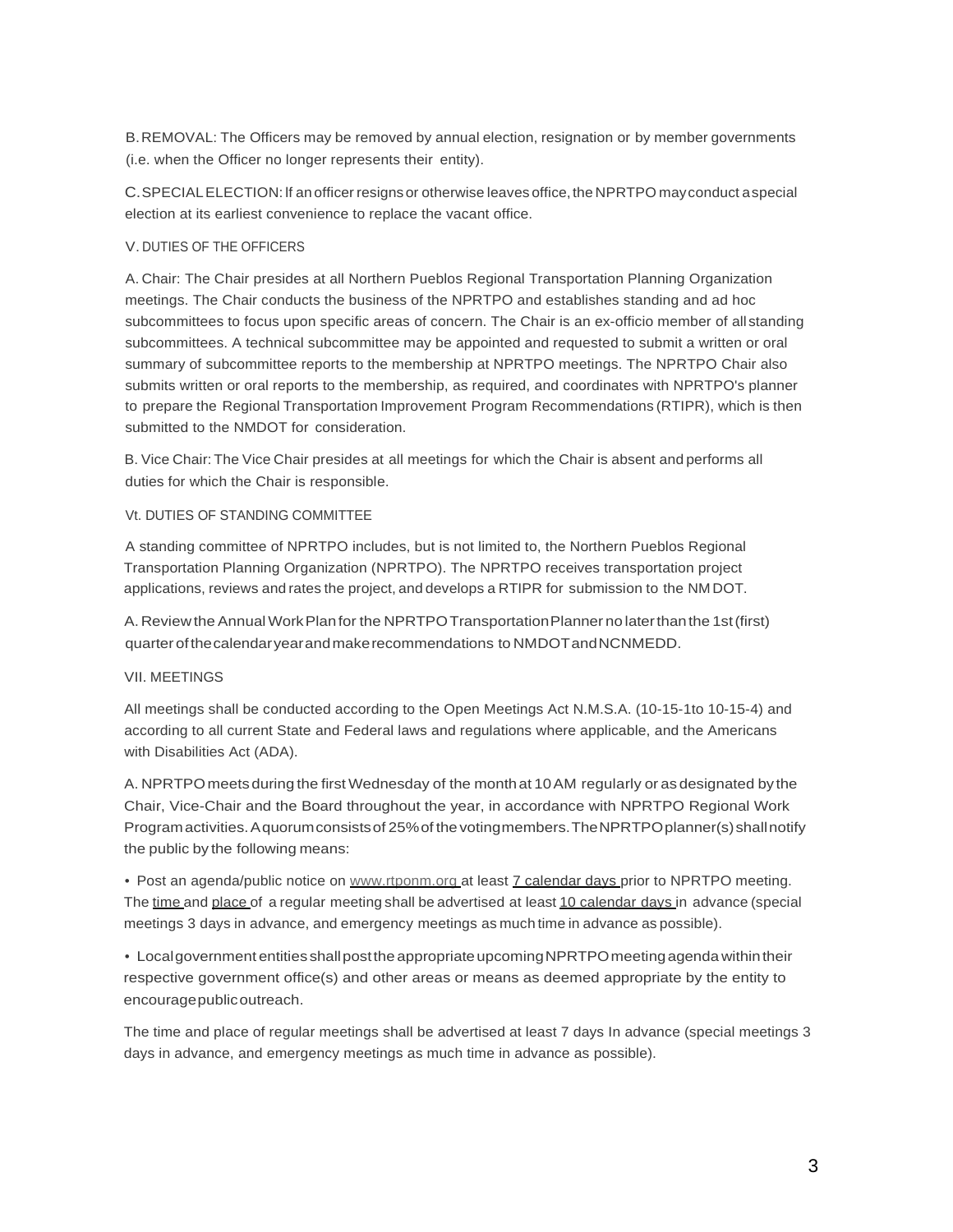B. Procedures for Meetings. NPRTPO meetings will be conducted according to the procedures adopted by the NPRTPO. In general, the NPRTPO reaches decisions by consensus of the membership. However, when consensus is not possible and more formal parliamentary procedures are considered necessary by a majority vote of the membership, then Roberts Rules of Order will be implemented for the remainder of a particular meeting.

C.Meeting attendance is recognized as a valid method for adding points to the rating score of participating entities. An attendance roster will be maintained to document the number of meetings an entity attends.

D. In the event of a public emergency as designated by local, state or federal public health entities, meetings should utilize the latest teleconferencing technology to continue community outreach and project management activities.

VIII. ADMINISTRATIVEAND TECHNICAL STAFF SUPPORT

A.SOURCETO PROVIDE STAFF SUPPORT: The NCNMEDD provides a transportation program manager to the NPRTPO. NCNMEDD is under contract with NMDOT to hire and supervise administrative and technical staff, which serves the member entities of the NPRTPO. NCNMEDD is not a voting member of the NPRTPO and does not exercise policy-making authority for the NPRTPO. The contract between the NMDOT and NCNMEDD serves as the official document for defining the relationship between the NMDOT and NCNMEDD.

B.STAFFSUPPORT DUTIES:TheNPRTPO planner shall provide, but not be limited to, the following support duties:

1. Prepareande-mailmeetingnoticesand/oragendas.

2. Preparation of written minutes for all NPRTPO meetings.

3. Receipt of Project Feasibility Forms (PFFs) and Project Prospectus Forms (PPFs).

4. Organizematerials (PFFs,PPFs,etc.)forcommitteeorsubcommittee meetingsto review,rate,and rank roadway,enhancement and public transit projects/applicants.

5. Preparation of RTIPR for final approval of NPRTPO voting entities and submission to NMDOT.

IX. RECORDS OFTHE NORTHERN PUEBLOS REGIONALTRANSPORTATIONPLANNING ORGANIZATION

All records generated by the Northern Pueblos Regional Transportation Planning Organization (and any of its subcommittees), while conducting NPRTPO business, and are the joint property of the NMDOT and the NCNMEDD. Upon member officer termination and or resignation, records accumulated during that tenuremustbepassedonto the nextNPRTPOChair.

### X.AMENDMENT OF THE BYLAWS

The bylaws may be amended by a two-thirds affirmative vote of all voting members present. Any voting member may propose amendments to the bylaws. Amendments must be submitted in writing to the NPRTPO planner in time to be distributed with the agenda of the next regular meeting of the NPRTPO.